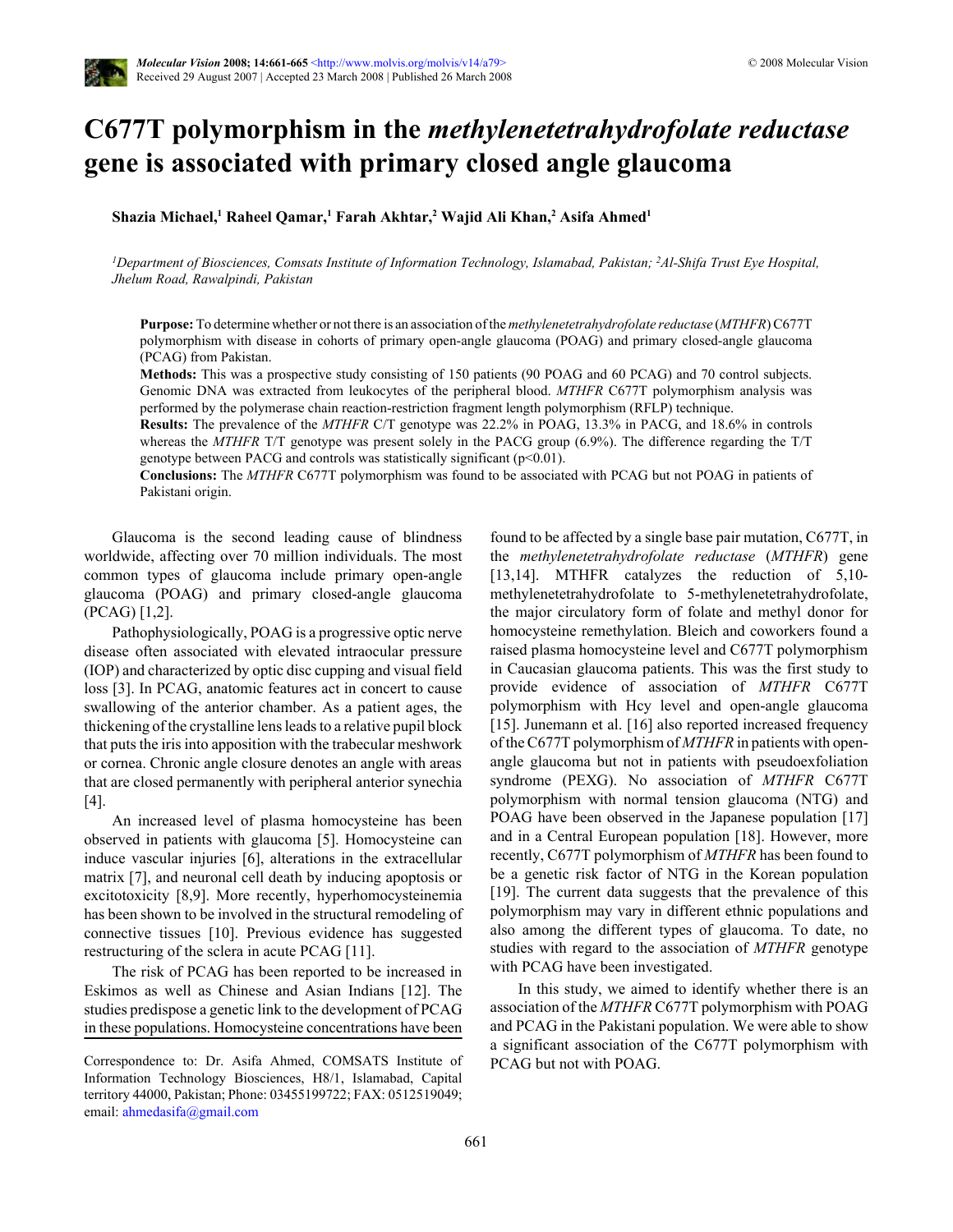#### **METHODS**

*Patient selection criteria:* In our prospective study, we assessed a total of 180 Pakistani subjects comprised of 90 patients with POAG, 60 patients with PCAG, and 70 control subjects. All patients were recruited from the Christian Hospital, Taxila, Pakistan following the approval from the Hospital Ethical Committee. Only patients who fulfilled the selection criteria and gave written informed consent in line with the Declaration of Helsinki were included in the study. All patients underwent a complete ophthalmic examination, which included slit lamp biomicroscopy, testing for best corrected visual acuity with the help of Snellen's chart, visual field defects determined with Humphrey 30–2, Goldman applanation tonometer to measure intraocular pressure (IOP), indirect fundoscopy to determine cup-to-disc ratio (c/d), and to assess type of glaucoma.

POAG was defined by the following criteria: IOP of more than 21 mmHg, typical glaucomatous cupping of the optic disc (diffuse or focal thinning of the disc rims and cup-to-disc ratio of more than 0.5), visual field defect typical of glaucoma, an open anterior chamber angle, and no family history of glaucoma. PCAG was defined by the same criteria as POAG except that in PCAG, a gonioscopically closed anterior chamber angle was noted. Patients were excluded if they had any other ocular diseases or a personal history of hypertension, diabetes, or cardiovascular disease.

Control subjects were healthy Pakistani individuals above the age of 35 years and had no history of any eye problems, hypertension, diabetes, or cardiovascular diseases. All controls underwent a gonioscopic examination, had an IOP of less than 21mmHg, and a c/d ratio of less than 0.5.

*Polymerase chain reaction-restriction fragment length polymorphism:* Peripheral blood was collected in acid citrate dextrose (ACD) tubes to prevent coagulation of blood samples. Genomic DNA was extracted from whole blood using the standard phenol-chloroform method. Detection of C677T *MTHFR* polymorphism was performed by polymerase chain reaction (PCR) followed by HinfI restriction enzyme digestion. Briefly, we used the forward primer 5′-CCT TGA ACA GGT GGA GGC CAG-3′ and the reverse primer 5′- GCG GTG AGA GTG GGG TGG AG-3′ to amplify a 294 base pair (bp) fragment of the *MTHFR* gene. Each 25 μl PCR reaction contained 2.5 μl of 10X reaction buffer, 1.5 mmol MgCl2 (Fermentas, Glen Burnie, MD), 2 μl from 10 pmol of each primer, 0.2 mmol of the deoxynucleoside triphosphates, 1 U of *Taq* DNA polymerase (Fermentas), and 100 ng of genomic DNA template. The mixture was denatured at 95 °C for 10 min, and the PCR reaction was performed for 35 cycles in a thermocycler (Eppendorf AG, Hamburg, Germany) under the following conditions: denaturation at 95 °C for 1 min, annealing at 65 °C for 30 s, and extension at 72 °C for 1 min. The final extension cycle of 72 °C was for 7 min. The PCR products were electrophoresed on an agarose gel (2%) to confirm the correct amplicon size. Restriction enzyme digestion was performed on PCR products using the HinfI restriction enzyme (Fermentas) following the suppliers protocol. After digestion, all fragments were resolved on an agarose gel (3%). A single fragment of 294 base pairs (bp) was identified as homozygous (CC); three fragments of 294, 168, and 126 bp were identified as heterozygous (CT); and two fragments of 168 and 126 bp were identified as homozygous (TT) genotype.

*Statistical analysis:* Statistical analysis was performed using SPSS 12.0 for Windows (SPSS version 12.0, Chicago, IL). The odds ratio (OR) and 95% confidence interval (95% CI) were calculated by logistic regression. Allele frequency differences between POAG or PCAG patients and the controls were compared using Fisher's exact test, and the genotype frequency differences between POAG or PCAG patients and the controls were compared by the  $X^2$  test. The criterion for statistical significance was p<0.05. Power analysis was performed with G\*Power software version 3.0.8 [20].

### **RESULTS**

To assess the association of C677T polymorphism of *MTHFR* in the Pakistani population, we took 90 POAG patients with the mean age of  $57.9 \pm 14.3$  years (64.4% males and 35.5% females), 60 PCAG patients with the mean age 57±10.05 years (51.67% males and 48.3% females), and 70 control subjects with the mean age of 50.9±8.1 years (66% males and 34% females).

The *MTHFR* genotype and allele frequencies were in Hardy–Weinberg equilibrium in both the patients of POAG and PCAG and the control subjects. The allele frequencies of the C677T variant in the POAG, PCAG, and control subjects are shown in Table 1. The genotype frequencies of the *MTHFR* C677T polymorphism in the POAG, PCAG, and control subjects are shown in Table 2. In POAG subjects, 20 samples (22.2%) were heterozygous having the CT genotype while 70 samples (77.7%) were homozygous with genotype CC. There was no sample with the TT genotype in the POAG subjects. In the PCAG subjects, four  $(6.7%)$  were homozygous with the TT genotype, 48 (80%) had the CC genotype, and eight (13.3%) had the CT genotype. In the control subjects, it was observed that 57 (81.4%) of the samples had no mutation and showed CC homozygosity whereas 13 (18.6%) showed the CT genotype. A significant difference in the *MTHFR* genotype frequencies between PCAG and the control subjects was observed  $(X^2=12.96,$ p<0.01). However, no significant difference between the genotype frequencies of POAG and control subjects was found  $(X^2=1.23, p=0.27)$ .

# **DISCUSSION**

Our study is the first to report whether there is an association of *MTHFR* C677T polymorphism with PCAG. We have found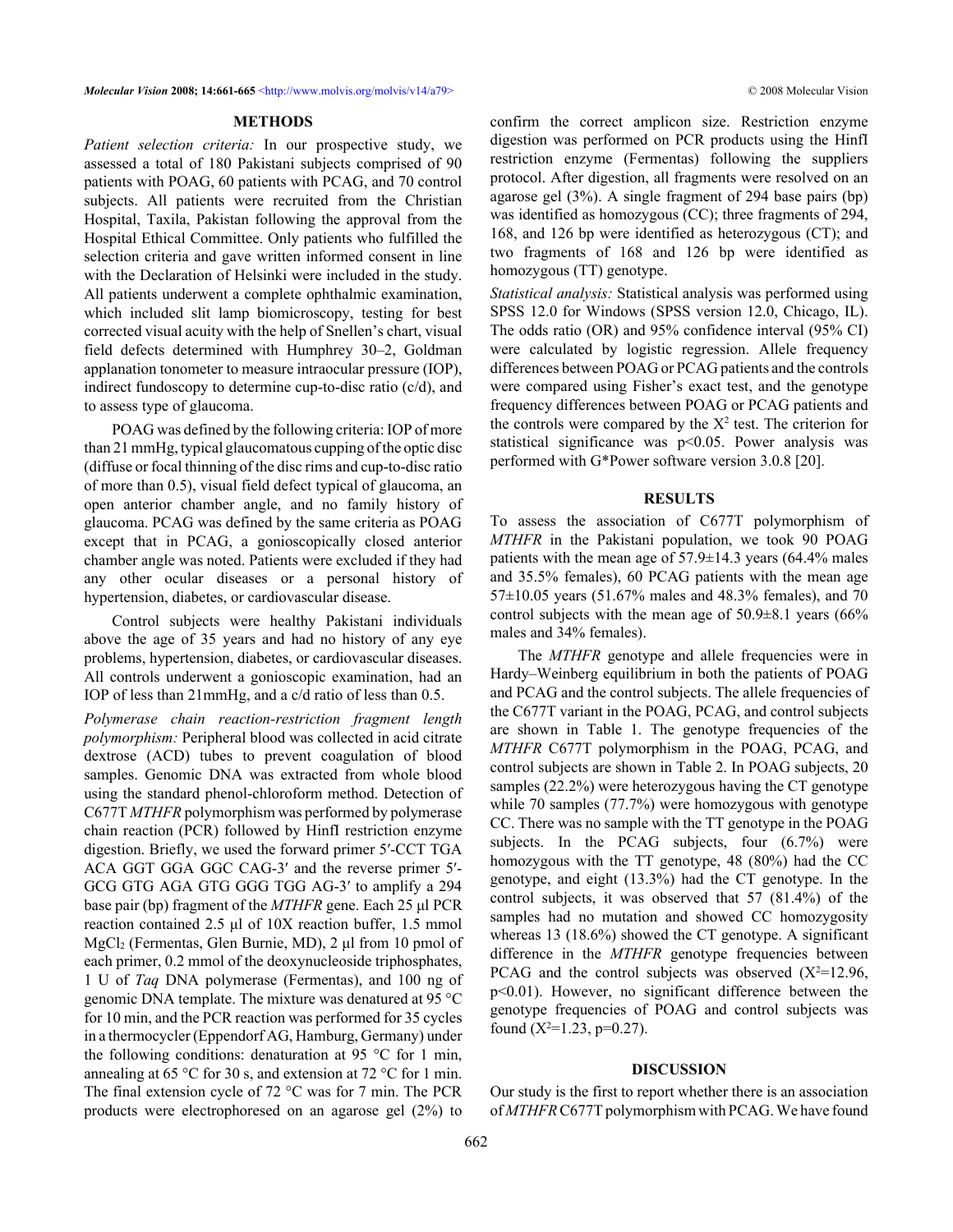TABLE 1. ALLELE FREQUENCIES OF THE C677T VARIATION IN MTHFR IN CONTROL SUBJECTS AND IN POAG AND PCAG **PATIENTS.**

| <b>MTHFR</b> allele at<br>nucleotide 677 | Controls $(n=70)$ | $POAG (n=90)$       | <b>p-Value</b> | $PCAG$ (n=60) | <b>p-Value</b> |
|------------------------------------------|-------------------|---------------------|----------------|---------------|----------------|
|                                          | 127(90.7)         | 160(84.1)           | 0.71           | 104(86.7)     | 0.33           |
|                                          | 13 (9.2)          | 20(15.9)            |                | 16(13.3)      |                |
|                                          |                   | $1 \cdot 2 \cdot 1$ |                |               |                |

POAG indicates primary open-angle glaucoma and PCAG indicates primary closed-angle glaucoma. Data are given as numbers (percentage). P-values were calculated using Fisher's exact test.

| Controls $(n=70)$ | POAG $(n=90)$ | p-Value | $PCAG(n=60)$ | p-Value |
|-------------------|---------------|---------|--------------|---------|
|                   |               |         |              |         |
| 0(0.0)            | 0(0.00)       | 0.23    | 4(6.7)       | >0.01   |
| 13 (18.57)        | 20(22.2)      |         | 8(13.3)      |         |
| 57 (81.4)         | 70 (77.8)     |         | 48 (80)      |         |
|                   |               |         |              |         |

POAG indicates primary open-angle glaucoma and PCAG indicates primary closed-angle glaucoma. Data are given as numbers (percentage). The p-values were calculated using the  $X^2$  test.

a significant association of the *MTHFR* C677T polymorphism with PCAG. This finding suggests that the *MTHFR* polymorphism is a genetic risk factor for PCAG in patients of Pakistani origin.

Previous studies documented in literature have been performed on PEXG, NTG, and POAG. The association of *MTHFR* C677T with POAG, NTG, and PEXG still remains controversial. Ethnic differences appear to be the main governing factor behind the varying *MTHFR* genotype distribution and allele frequencies reported [16-19,21,22]. No association of the polymorphism has been found with PEXG [16,17]. We did not find any association of *MTHFR* polymorphism with POAG in the cohorts of Pakistani patients. Similar results have been obtained in a population of Iowa [21]. Recently, Zetterberg et al. also documented no significant differences between the control and the POAG group for the *MTHFR* 677T allele frequency or for the homozygous *MTHFR* 677TT genotype [22]. In the study conducted by Mabuchi et al. [17], genotype distribution of homozygosity (TT) and heterozygosity (CT) was 20.3% and 41.4%, respectively, for Japanese POAG patients. Similarly, Mossbock et al. [18] observed that the genotype distribution of TT was 6.9% and CT was 34.8%. We found the CT genotype distribution to be 22.2% but did not find the TT genotype in any of the 90 POAG samples. The difference in distribution could indeed be due to the small sample size. However, to date only Junemann et al. [16] have reported a positive association of *MTHFR* with POAG and they investigated a smaller sample size than ours with 76 patients and 71 controls.

The trabecular meshwork (TM) is a specialized tissue located at the anterior angle of the eye. Together with Schlemm's canal (SC) and aqueous veins, it forms the major outflow/drainage pathway for the aqueous humor [23]. Widespread changes in the trabecular structures have been noted in chronic PACG. Sihota et al. [24] have recently reported an altered trabecular architecture evidenced by the presence of pigment granules within fused beams, the reduction of endothelial cells, and the pleomorphism of remaining endothelial cells. In addition, a progressive occurrence of fibrosis and degeneration in the trabecular meshwork with a compressed and obliterated Schlemm's canal beneath iris adhesions has been observed [25]. We propose that these changes could be partly due to homocysteine-impaired metabolism. The TM is composed of connective tissues mainly collagen and elastic fibers. Homocysteine has been found to alter the connective tissue architecture and to instigate remodeling by contracting collagen gels [10]. Additionally, homocysteine causes alterations in extracellular matrix remodeling by inducing the expression of collagen and the  $\alpha$ -actin level at the gene transcription level [11]. The homozygous mutation TT of *MTHFR*, which is observed in the PCAG subjects in this study, is reported to cause higher homocysteine levels than the CC or CT genotype [15]. The toxic effects of homocysteine have been specially observed on fibrillin 1 [26], a protein immunolocalized in the elastic fibers [27]. By remodeling the connective tissue, homocysteine levels may be involved in enhancing the attachment of the TM to the iris, a phenomenon typical of chronic PCAG. In addition to the TM, fibrillin has been immunolocalized to the connective tissues of the anterior segment including the conjunctival, iris and ciliary body stroma, the ciliary processes, the corneal stroma and corneal epithelial basement membrane, and the endothelium of Schlemm's canal [28]. Therefore, the effect of hyperhomocysteine on fibrillin 1 could affect the overall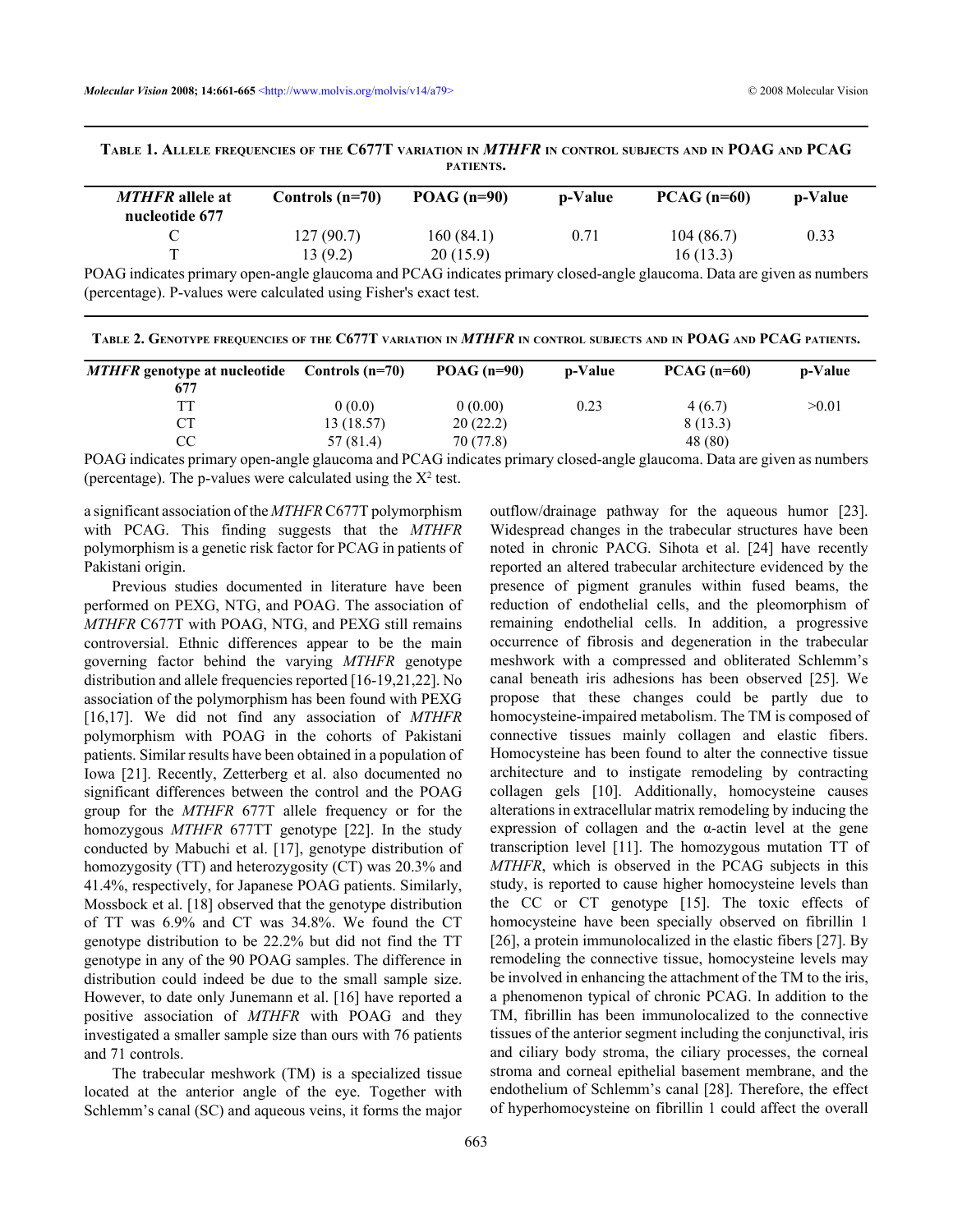*Molecular Vision* 2008; 14:661-665 [<http://www.molvis.org/molvis/v14/a79>](http://www.molvis.org/molvis/v14/a79) © 2008 Molecular Vision

anterior segment structure during development and aging as seen in PCAG. A recent study by Jong-Wang et al. has suggested a remodeling of the sclera in acute PCAG [11].

We conclude that in the development of chronic PCAG, the *MTHFR* polymorphism may be playing an essential role in remodeling the TM and anterior segment connective tissue. This possibility warrants further study.

# **ACKNOWLEDGMENTS**

The authors would like to acknowledge the administrator of the Taxila Eye Hospital, Mr. Joseph Lal, and his staff for the ophthalmic examinations performed. Acknowledgments are due to COMSATS Institute of Information Technology, Islamabad, Pakistan for providing financial support for this research project.

#### **REFERENCES**

- 1. Quigley HA, Broman AT. The number of people with glaucoma worldwide in 2010 and 2020. Br J Ophthalmol 2006; 90:262-7. [\[PMID: 16488940\]](http://www.ncbi.nlm.nih.gov/entrez/query.fcgi?cmd=Retrieve&db=PubMed&dopt=abstract&list_uids=16488940)
- 2. Quigley HA. Number of people with glaucoma worldwide. Br J Ophthalmol 1996; 80:389-93[. \[PMID: 8695555\]](http://www.ncbi.nlm.nih.gov/entrez/query.fcgi?cmd=Retrieve&db=PubMed&dopt=abstract&list_uids=8695555)
- 3. Distelhorst JS. Open-Angle Glaucoma. Am Fam Physician 2003; 67:1937-44. [\[PMID: 12751655\]](http://www.ncbi.nlm.nih.gov/entrez/query.fcgi?cmd=Retrieve&db=PubMed&dopt=abstract&list_uids=12751655)
- 4. Bonomi L, Marchini G, Marraffa M, Bernardi P, De Franco I, Perfetti S, Varotto A. Epidemiology of angle-closure glaucoma: prevalence, clinical types, and association with peripheral anterior chamber depth in the Egna-Neumarket Glaucoma Study. Ophthalmology 2000; 107:998-1003. [\[PMID: 10811096\]](http://www.ncbi.nlm.nih.gov/entrez/query.fcgi?cmd=Retrieve&db=PubMed&dopt=abstract&list_uids=10811096)
- 5. Bleich S, Junemann A, von Ahsen N, Lausen B, Ritter K, Beck G, Naumann GO, Kornhuber J. Homocysteine and risk of open-angle glaucoma. J Neural Transm 2002; 109:1499-504. [\[PMID: 12486490\]](http://www.ncbi.nlm.nih.gov/entrez/query.fcgi?cmd=Retrieve&db=PubMed&dopt=abstract&list_uids=12486490)
- 6. McCully KS. Chemical pathology of homocysteine. I. Atherogenesis. Ann Clin Lab Sci 1993; 23:477-93[. \[PMID:](http://www.ncbi.nlm.nih.gov/entrez/query.fcgi?cmd=Retrieve&db=PubMed&dopt=abstract&list_uids=8291902) [8291902\]](http://www.ncbi.nlm.nih.gov/entrez/query.fcgi?cmd=Retrieve&db=PubMed&dopt=abstract&list_uids=8291902)
- 7. Tyagi SC. Homocysteine redox receptor and regulation of extracellular matrix components in vascular cells. Am J Physiol 1998; 274:C396-405[. \[PMID: 9486129\]](http://www.ncbi.nlm.nih.gov/entrez/query.fcgi?cmd=Retrieve&db=PubMed&dopt=abstract&list_uids=9486129)
- 8. Lipton SA, Kim WK, Choi YB, Kumar S, Demilia DM, Rayudu PV, Arnelle DR, Stamler JS. Neurotoxicity associated with dual actions of homocysteine at the N-methyl-D-aspartate receptor. Proc Natl Acad Sci USA 1997; 94:5923-8. [\[PMID:](http://www.ncbi.nlm.nih.gov/entrez/query.fcgi?cmd=Retrieve&db=PubMed&dopt=abstract&list_uids=9159176) [9159176\]](http://www.ncbi.nlm.nih.gov/entrez/query.fcgi?cmd=Retrieve&db=PubMed&dopt=abstract&list_uids=9159176)
- 9. Moore P, El-sherbeny A, Roon P, Schoenlein PV, Ganapathy V, Smith SB. Apoptotic cell death in the mouse retinal ganglion cell layer is induced in vivo by the excitatory amino acid homocysteine. Exp Eye Res 2001; 73:45-57[. \[PMID:](http://www.ncbi.nlm.nih.gov/entrez/query.fcgi?cmd=Retrieve&db=PubMed&dopt=abstract&list_uids=11428862) [11428862\]](http://www.ncbi.nlm.nih.gov/entrez/query.fcgi?cmd=Retrieve&db=PubMed&dopt=abstract&list_uids=11428862)
- 10. Mujumdar VS, Tummalapalli CM, Aru GM, Tyagi SC. Mechanism of constrictive vascular remodeling by homocysteine: role of PPAR. Am J Physiol Cell Physiol 2002; 282:C1009-15[. \[PMID: 11940516\]](http://www.ncbi.nlm.nih.gov/entrez/query.fcgi?cmd=Retrieve&db=PubMed&dopt=abstract&list_uids=11940516)
- 11. Wang IJ, Chiang TH, Shih YF, Lu SC, Lin LL, Shieh JW, Wang TH, Samples JR, Hung PT. The association of single nucleotide polymorphisms in the MMP-9 genes with susceptibility to acute primary angle closure glaucoma in

Taiwanese patients. Mol Vis 2006; 12:1223-32[. \[PMID:](http://www.ncbi.nlm.nih.gov/entrez/query.fcgi?cmd=Retrieve&db=PubMed&dopt=abstract&list_uids=17110919) [17110919\]](http://www.ncbi.nlm.nih.gov/entrez/query.fcgi?cmd=Retrieve&db=PubMed&dopt=abstract&list_uids=17110919)

- 12. Coleman AL. Glaucoma. Lancet 1999; 354:1803-10[. \[PMID:](http://www.ncbi.nlm.nih.gov/entrez/query.fcgi?cmd=Retrieve&db=PubMed&dopt=abstract&list_uids=10577657) [10577657\]](http://www.ncbi.nlm.nih.gov/entrez/query.fcgi?cmd=Retrieve&db=PubMed&dopt=abstract&list_uids=10577657)
- 13. Frosst P, Blom HJ, Milos R, Goyette P, Sheppard CA, Matthews RG, Boers GJH, Heijer DM, Kluijtmans LAJ, Heuvel VDLP, Rozen R. A candidate genetic risk factor for vascular disease: a common mutation in methylenetetrahydrofolate reductase. Nat Genet 1995; 10:111-3. [\[PMID: 7647779\]](http://www.ncbi.nlm.nih.gov/entrez/query.fcgi?cmd=Retrieve&db=PubMed&dopt=abstract&list_uids=7647779)
- 14. Medina M, Urdiales JL, Sánchez MI. Roles of homocysteine in cell metabolism: old and new functions. Eur J Biochem 2001; 268:3871-82[. \[PMID: 11453979\]](http://www.ncbi.nlm.nih.gov/entrez/query.fcgi?cmd=Retrieve&db=PubMed&dopt=abstract&list_uids=11453979)
- 15. Bleich S, Junemann A, von Ahsen N, Lausen B, Ritter K, Beck G, Naumann GO, Kornhuber J. Homocysteine and risk of open-angle glaucoma. J Neural Transm 2002; 109:1499-504. [\[PMID: 12486490\]](http://www.ncbi.nlm.nih.gov/entrez/query.fcgi?cmd=Retrieve&db=PubMed&dopt=abstract&list_uids=12486490)
- 16. Junemann AG, von Ahsen N, Reulbach U, Roedl J, Bonsch D, Kornhuber J, Kruse FE, Bleich S. C677T variant in the methylentetrahydrofolate reductase gene is a genetic risk factor for primary open-angle glaucoma. Am J Ophthalmol 2005; 139:721-3[. \[PMID: 15808177\]](http://www.ncbi.nlm.nih.gov/entrez/query.fcgi?cmd=Retrieve&db=PubMed&dopt=abstract&list_uids=15808177)
- 17. Mabuchi F, Tang S, Kashiwagi K, Yamagata Z, Iijima H, Tsukahara S. Methylenetetrahydrofolate reductase gene polymorphisms c.677C/T and c.1298A/C are not associated with open angle glaucoma. Mol Vis 2006; 12:735-9. [\[PMID:](http://www.ncbi.nlm.nih.gov/entrez/query.fcgi?cmd=Retrieve&db=PubMed&dopt=abstract&list_uids=16862068) [16862068\]](http://www.ncbi.nlm.nih.gov/entrez/query.fcgi?cmd=Retrieve&db=PubMed&dopt=abstract&list_uids=16862068)
- 18. Mossbock G, Weger M, Faschinger C, Steinbrugger I, Temmel M, Schmut O, Renner W, Hufnagel C, Stanger O. Methylenetetrahydrofolatereductase (*MTHFR*) 677C>T polymorphism and open angle glaucoma. Mol Vis 2006; 12:356-9. [\[PMID: 16636653\]](http://www.ncbi.nlm.nih.gov/entrez/query.fcgi?cmd=Retrieve&db=PubMed&dopt=abstract&list_uids=16636653)
- 19. WooSJKimJYKimDMParkSSKoHSYooTInvestigation of the association between 677C>T and 1298A>C 5,10 methylenetetra-hydrofolate reductase gene polymorphisms and normal-tension glaucoma.Eye2007[Epub ahead of print] [PubMed: 17618244]
- 20. Faul F, Erdfelder E, Lang AG, Buchner AG. \*Power 3: A flexible statistical power analysis program for the social, behavioral, and biomedical sciences. Behav Res Methods 2007; 39:175-91[. \[PMID: 17695343\]](http://www.ncbi.nlm.nih.gov/entrez/query.fcgi?cmd=Retrieve&db=PubMed&dopt=abstract&list_uids=17695343)
- 21. Fingert JH, Kwon YH, Moore PA, Johnston RM, Kim KY, Sheffield VC, Alward WL, Stone EM. The C677T variant in the methylenetetrahydrofolate reductase gene is not associated with disease in cohorts of pseudoexfoliation glaucoma and primary open-angle glaucoma patients from Iowa. Ophthalmic Genet 2006; 27:39-41[. \[PMID: 16754204\]](http://www.ncbi.nlm.nih.gov/entrez/query.fcgi?cmd=Retrieve&db=PubMed&dopt=abstract&list_uids=16754204)
- 22. Zetterberg M, Tasa G, Palmer SM, Jurone E, Toover E, Blennow K. Zetterberg. Methylenetetrahydrofolate Reductase Genetic Polymorphisms in Patients with Primary Open-Angle Glaucoma. Ophthalmic Genet 2007; 28:47-50. [\[PMID: 17558844\]](http://www.ncbi.nlm.nih.gov/entrez/query.fcgi?cmd=Retrieve&db=PubMed&dopt=abstract&list_uids=17558844)
- 23. Hart WM. Intraocular pressure. In: Hart WM, editor. Adler's physiology of the eye. Clinical application. 9th ed. St. Louis: Mosby Year Book; 1992. p. 248–67.
- 24. Sihota R, Lakshmaiah NC, Walia KB, Sharma S, Pailoor J, Agarwal HC. The trabecular meshwork in acute and chronic angle closure glaucoma. Indian J Ophthalmol 2001; 49:255-9. [\[PMID: 12930118\]](http://www.ncbi.nlm.nih.gov/entrez/query.fcgi?cmd=Retrieve&db=PubMed&dopt=abstract&list_uids=12930118)